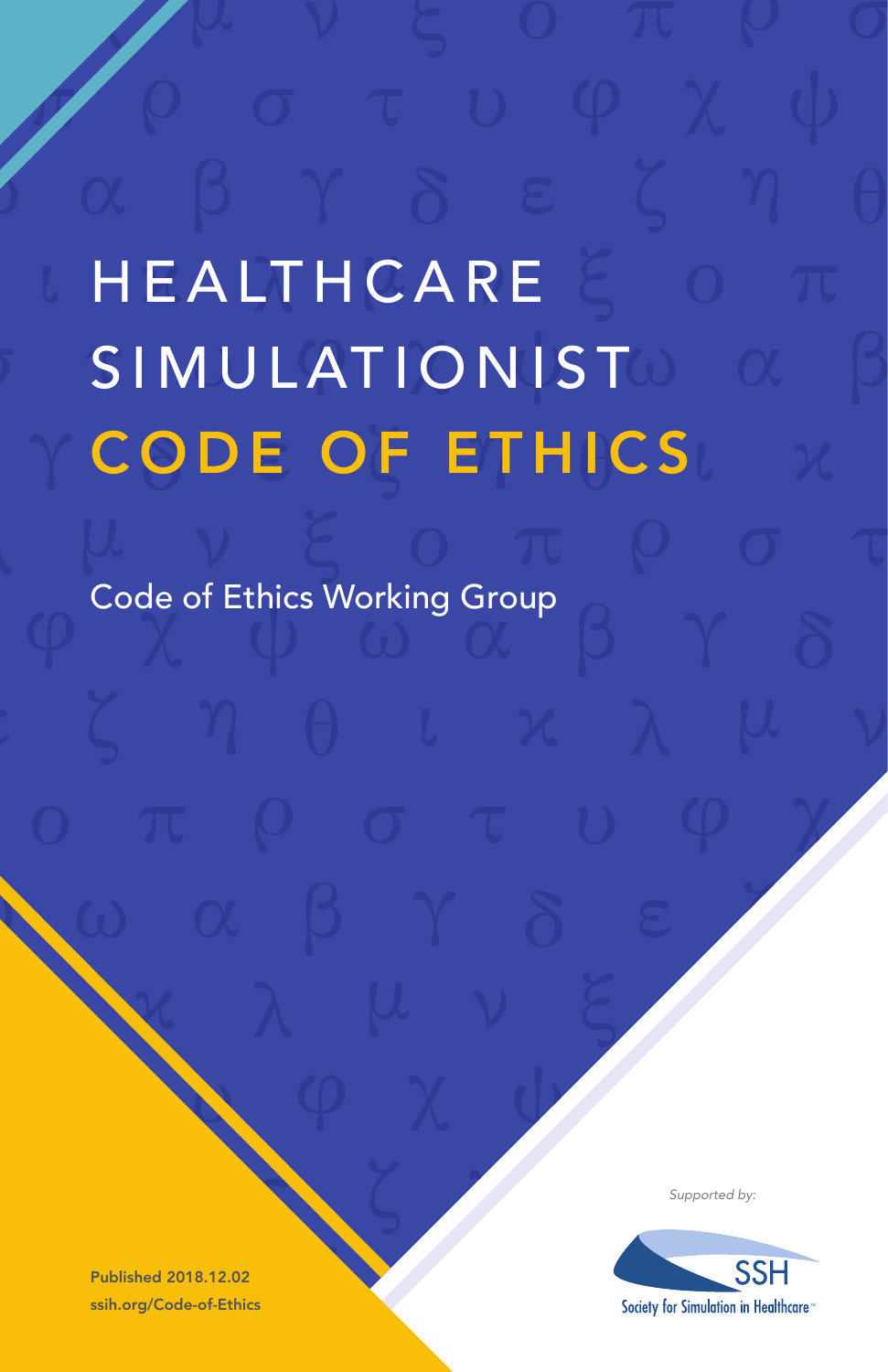On January 13, 2018, a group of healthcare simulationists from around the world gathered at a summit held in Los Angeles, California to collaborate on a unifying code of ethics for healthcare simulation professionals.

Members of this working group hailed from countries across six continents and brought expertise from a breadth of professions and simulation practices. They represented leadership from a range of simulation organizations and industry partners.

Working together with ethicists and mindful of other codes, the group members formulated a code of ethics relevant across simulationist disciplines. The Healthcare Simulationist Code of Ethics asserts key aspirational values important to the practice of simulation: Integrity, Transparency, Mutual Respect, Professionalism, Accountability, and Results Orientation. The Code identifies values important to the welfare of all parties in the healthcare simulation community of practice, and it asserts our identity and commitment to healthcare simulation as a profession.

The working group offers the Healthcare Simulationist Code of Ethics for adoption and use by professional associations, societies, and institutions, subject to annotations relevant to those groups.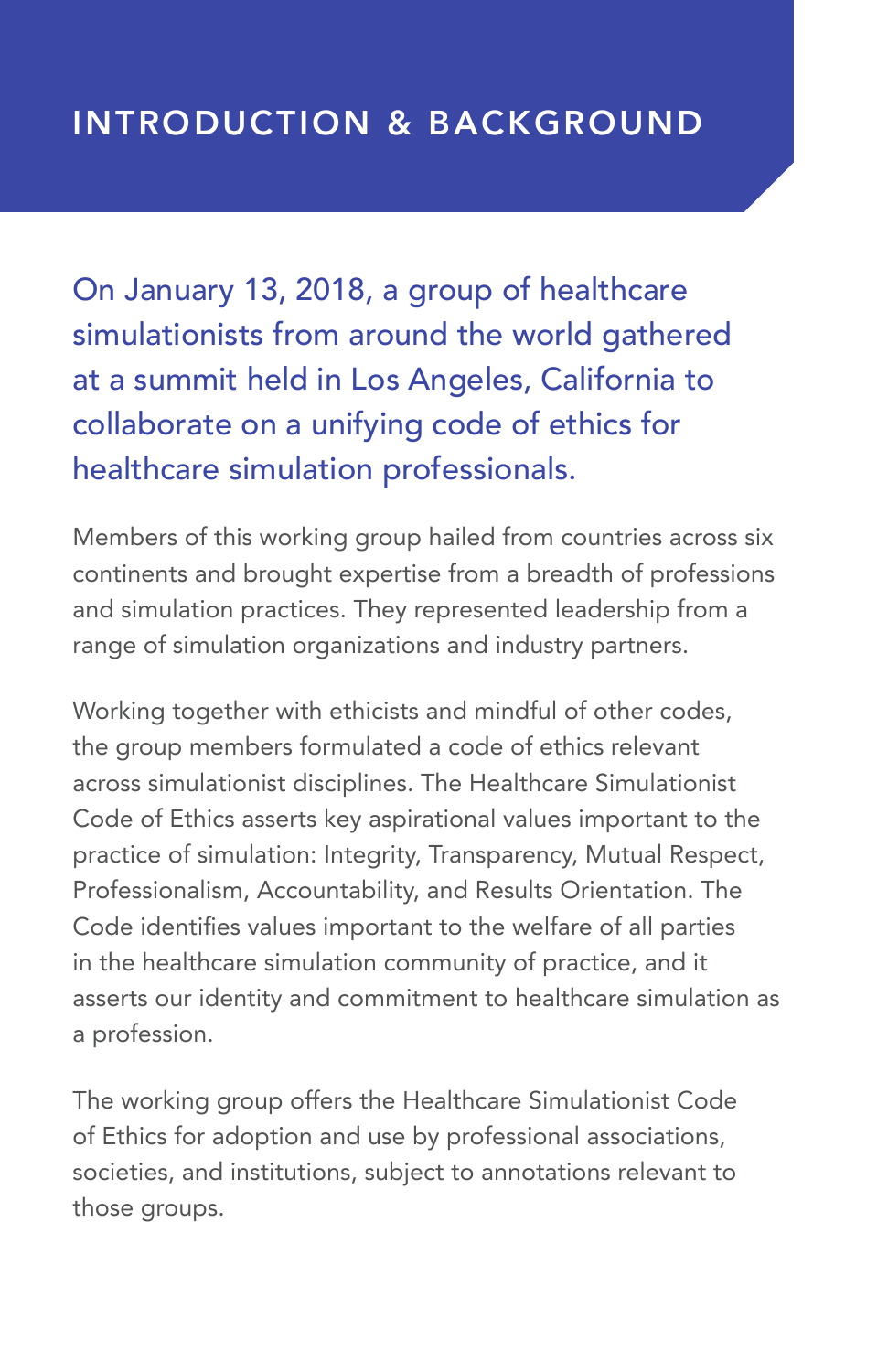*Who the Code is For:* The Healthcare Simulationist Code of Ethics is designed to assert aspirational values at the highest, general level for all healthcare simulation professionals.

Adoption of the Code: As is typical for codes of ethics, this Code is self-imposed. Therefore, it is the decision of organizations, societies, and institutions to voluntarily adopt and disseminate the code.

*Annotation of the Code:* Organizations and institutions may wish to elaborate on the code as needed. For example, the American Psychiatric Association has adopted the Code of Ethics from the American Medical Association in general, and also further particularized principles of the code for specific concerns relevant to psychiatric care.

*Translations of the Code:* Translations of the Code of Ethics are encouraged to support the global understanding and adoption of the concepts herein. Information on translating the Code of Ethics may be accessed on the website.

*Where to Find the Code:* The Code is available at ssih.org/Code-of-Ethics.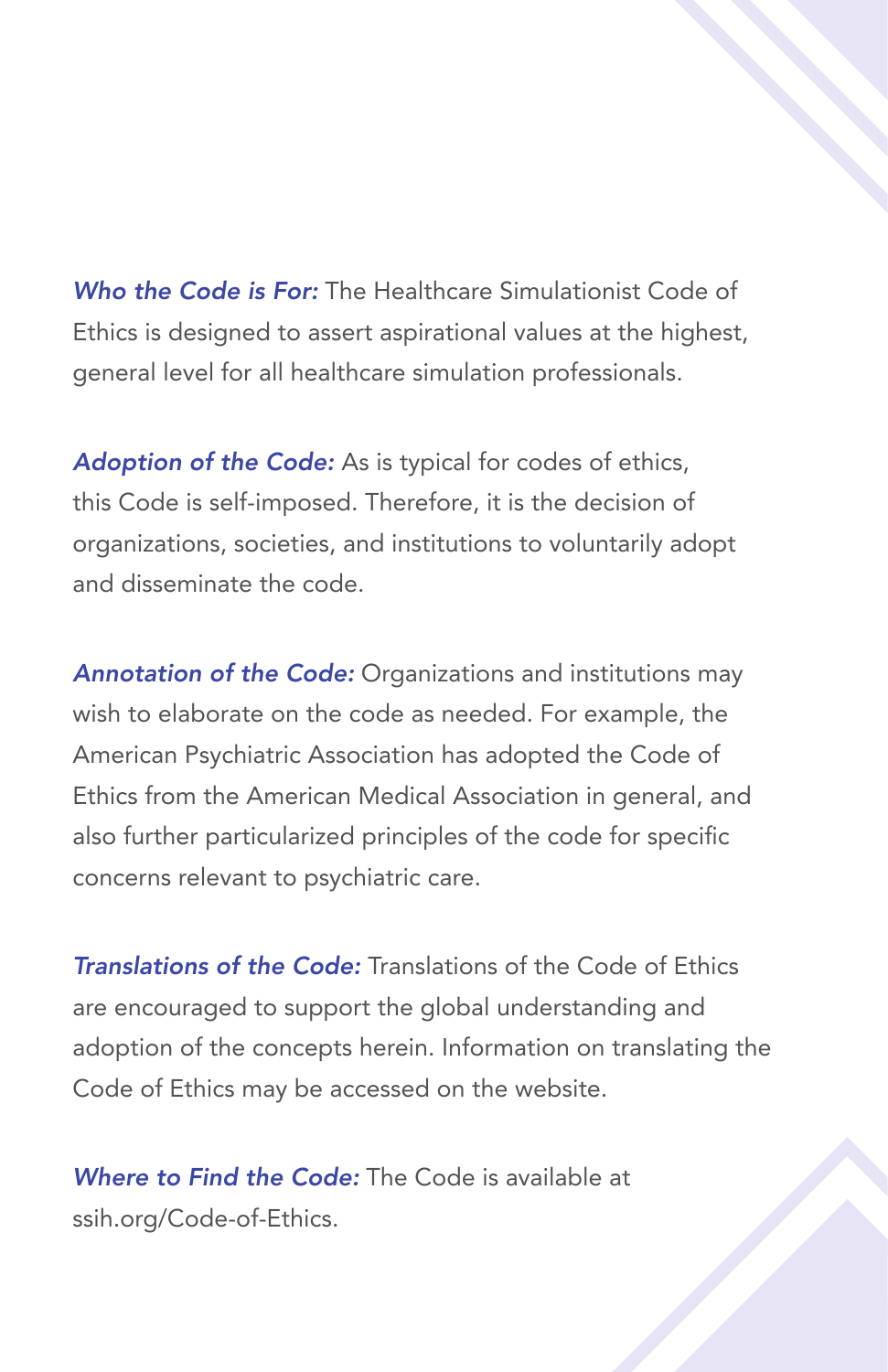# CODE OF ETHICS WORKING GROUP

#### Christine Park Timothy Murphy

| Zalim Balkizov               | <b>Geoffrey Miller</b>    |
|------------------------------|---------------------------|
| Thomaz Bittencourt Couto     | Stefan Monk               |
| Pin-Tarng Chen               | Debra Nestel              |
| John Dean                    | Fadekemi Oginni           |
| Sharon Decker                | Gen Ouchi                 |
| Parvati Dev                  | Edwin Ozawa               |
| Dayna Downing                | Gina Peña Pavez           |
| Kris Thomas Dreifuerst       | Leona Robertson           |
| Eliana Escudero Zúñiga       | Ismail Saiboon            |
| Valerie Fulmer               | Paola Santalucia          |
| Grace Gephardt               | Dawn Schocken             |
| Leslie Graham                | Laura Shen                |
| David Grant                  | Elizabeth Sinz            |
| Edgar Israel Herrera Bastida | Gulcihan Ulufer Sivrikaya |
| Leslie Hurst                 | Cathy Smith               |
| Sabrina Koh                  | Mary Kay Smith            |
| Hani Lababidi                | <b>Andrew Spain</b>       |
| Esther León Castelao         | Catherine Strayhorn       |
| William Lewandowski          | Elena Tragni              |
| Jennifer McCarthy            | Isabelle Van Herzeele     |
| Elaine Meyer                 | Robin Wootten             |

Park, C. S., Murphy, T. F., & the Code of Ethics Working Group (2018). *Healthcare Simulationist Code of Ethics*. Retrieved from http://www.ssih.org/Code-of-Ethics.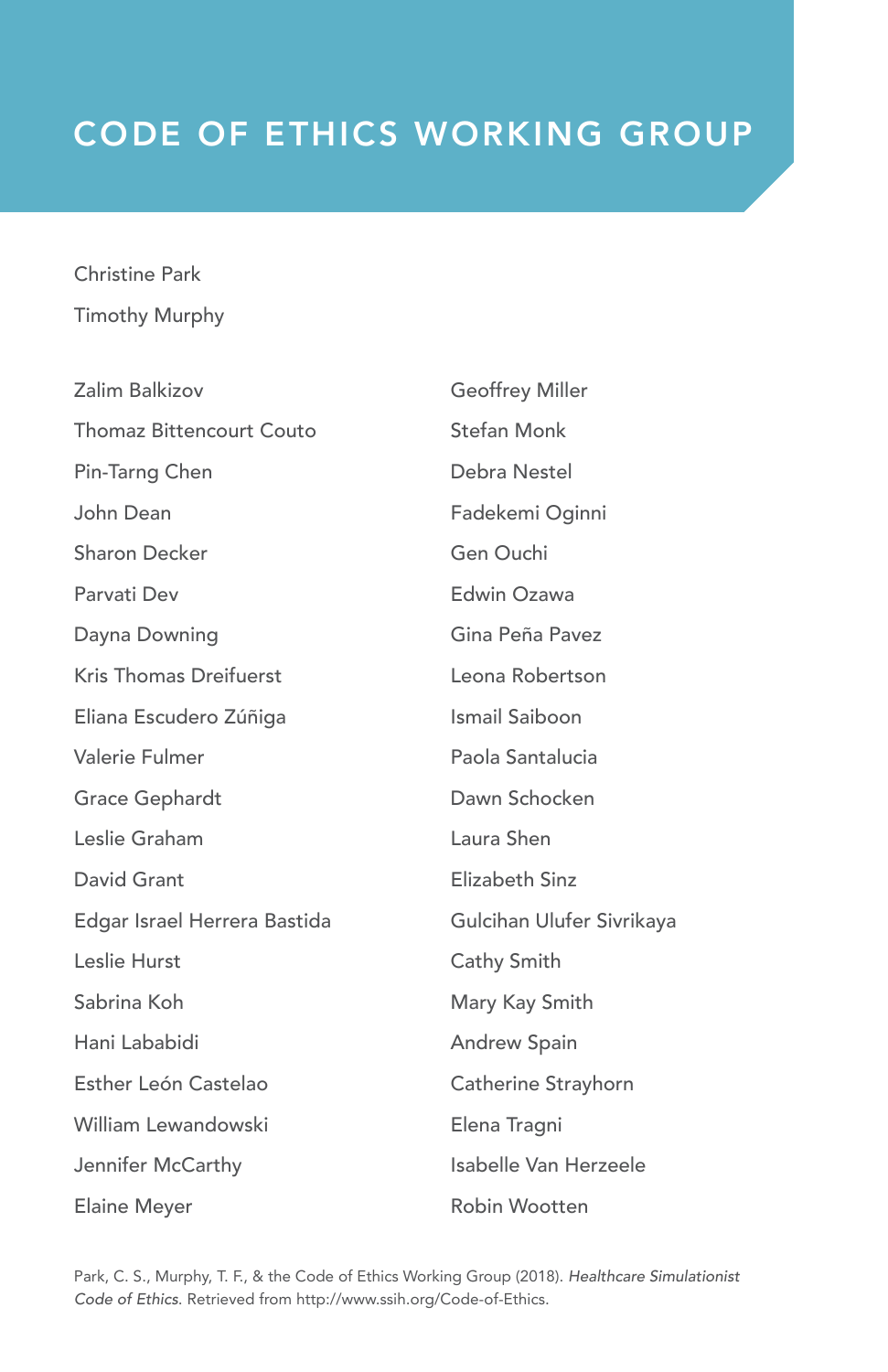# HEALTHCARE SIMULATIONIST CODE OF ETHICS: PREAMBLE

Individuals and organizations engaged in healthcare simulation work toward safe practice, improved performance, and quality of healthcare. This Code of Ethics shall guide and apply to all who practice healthcare simulation.

As simulation professionals, we recognize that the practice of simulation exerts influence across multiple facets of healthcare. In light of this responsibility, we commit ourselves to the following Code of Ethics.

This Healthcare Simulationist Code of Ethics aims to promote, strengthen, and support an ethical culture among all individuals and organizations engaged in healthcare simulation. It underscores the commitment of Healthcare Simulationists to the highest standards of integrity.

This Code of Ethics is intended to ensure that Healthcare Simulationists perform all activities to the highest ethical standards across the globe. It draws on and develops the fundamental values and practices expressed by the United Nations Development Program and other professional associations.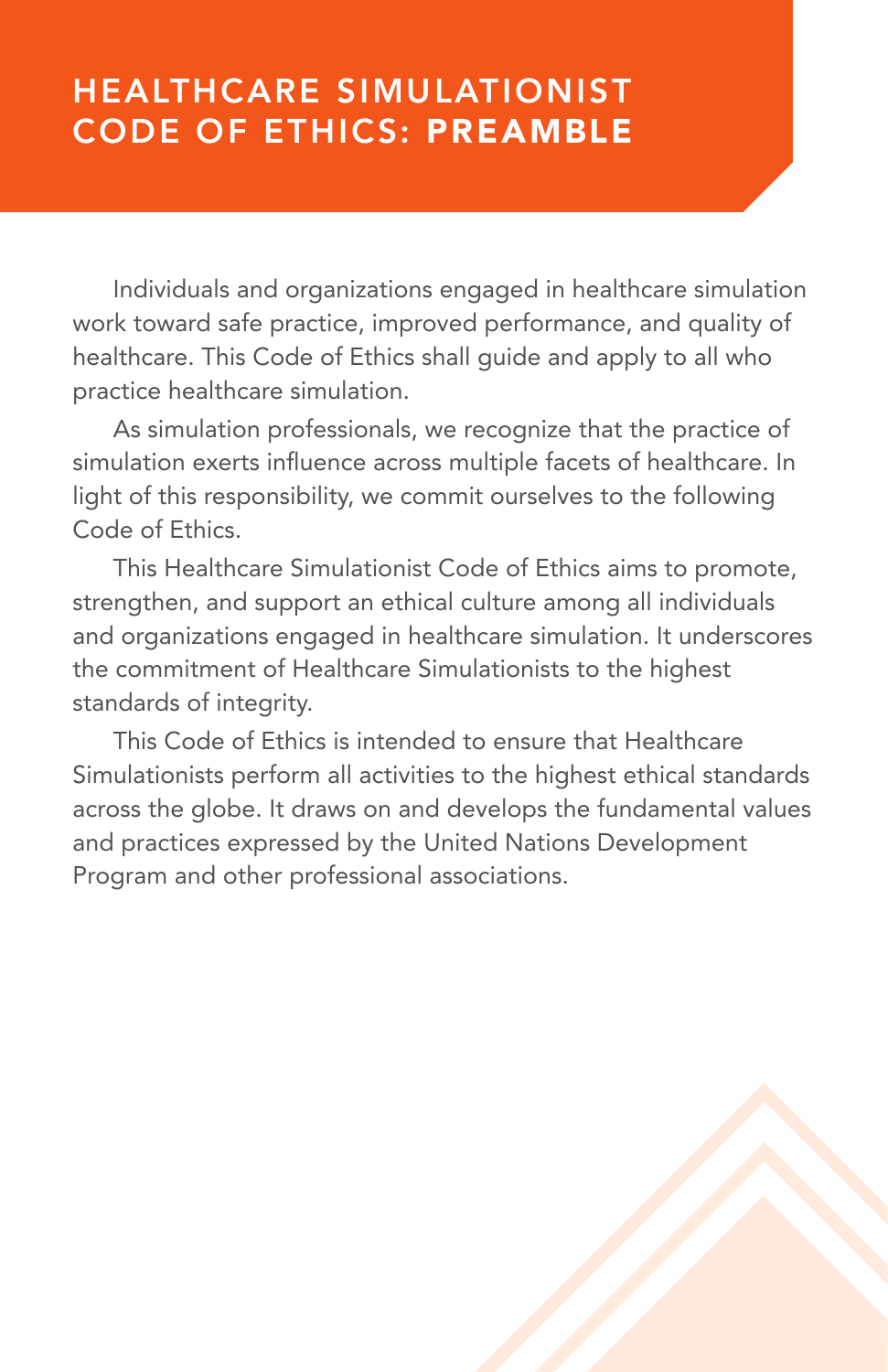# HEALTHCARE SIMULATIONIST CODE OF ETHICS: VALUES

### I. Integrity

Healthcare Simulationists shall maintain the highest standards of integrity including honesty, truthfulness, fairness, and judgment in all matters affecting their duties. They shall:

- Respect and cultivate an ethical organizational environment.
- Provide, as appropriate, disclosure of simulation activity design assumptions, limitations, alterations, and problems.
- Be explicit and unequivocal about the applicability of specific simulation activities and methods according to the available evidence.
- Work to eliminate unnecessary harm to humans, animals, and the environment.
- Honor privacy rights of individuals and organizations, and uphold the confidentiality of data and outcomes as appropriate.
- Respect and acknowledge all intellectual and property rights and give due credit where appropriate.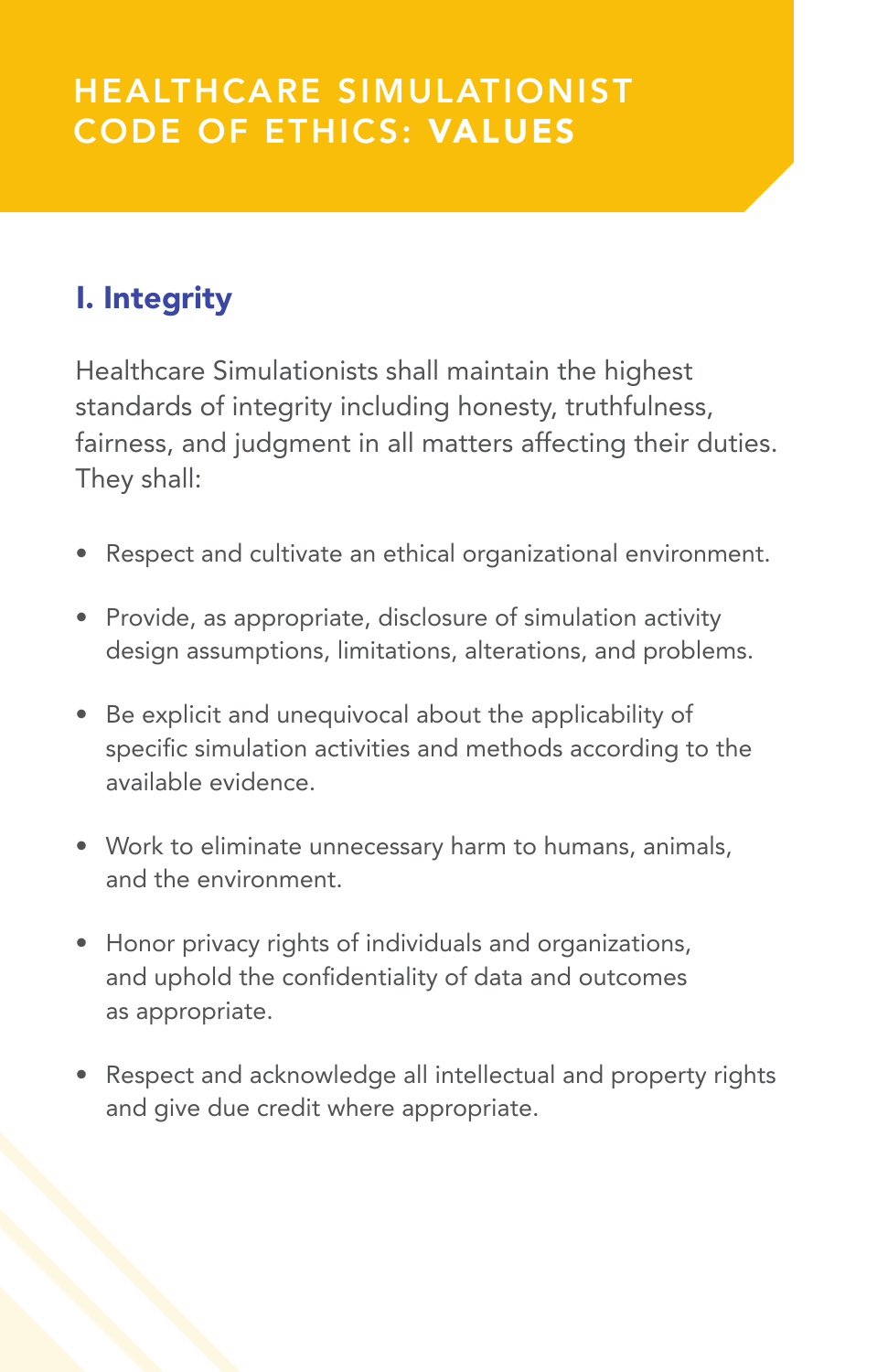### II. Transparency

Healthcare Simulationists shall perform all healthcare simulation activities in a manner that promotes transparency and clarity in the design, communication, and decisionmaking processes. They shall:

- Adhere to accepted standards in the documentation, analysis, design, development, implementation, and evaluation of simulation activities.
- Disclose any activities that may involve real or perceived conflicts of interest.
- Be explicit about the nature and purpose of the simulation activity, including research activities.
- Restrict simulation activities involving deception, ensuring that deception is minimized to the extent possible and does not involve the concealment of risk or intent to harm or punish.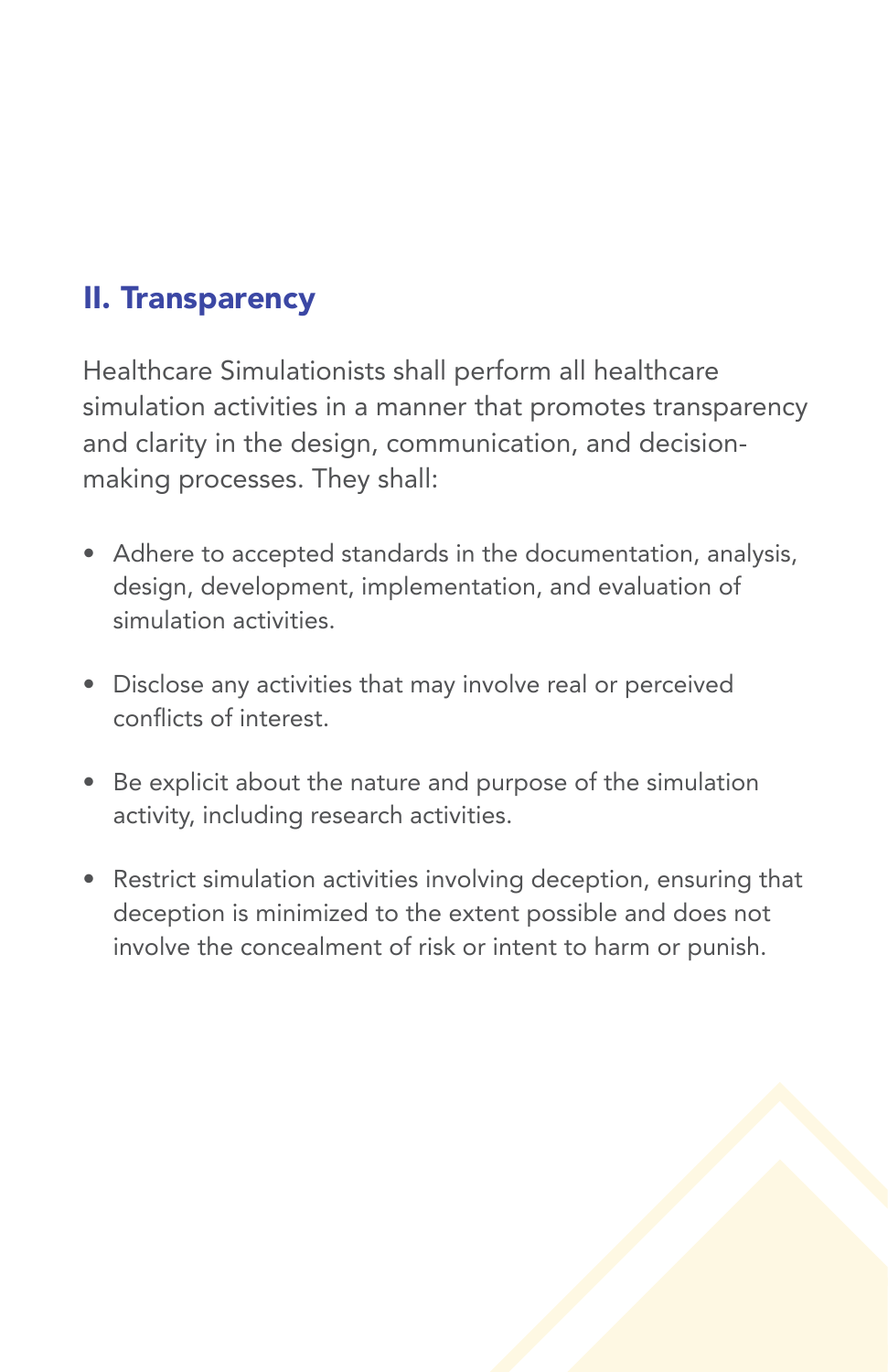#### III. Mutual Respect

Healthcare Simulationists shall respect the rights, dignity, and worth of all. They shall practice empathy and compassion to support beneficence and non-maleficence towards all involved in simulation activities. They shall:

- Honor the knowledge, skills, values, and vulnerability of learners and colleagues.
- Listen to others' points of view, seeking to understand them.
- Exhibit humane behavior, honor diversity, and foster inclusion, avoiding prejudicial treatment.
- Maximize safety and minimize physical and psychological risk.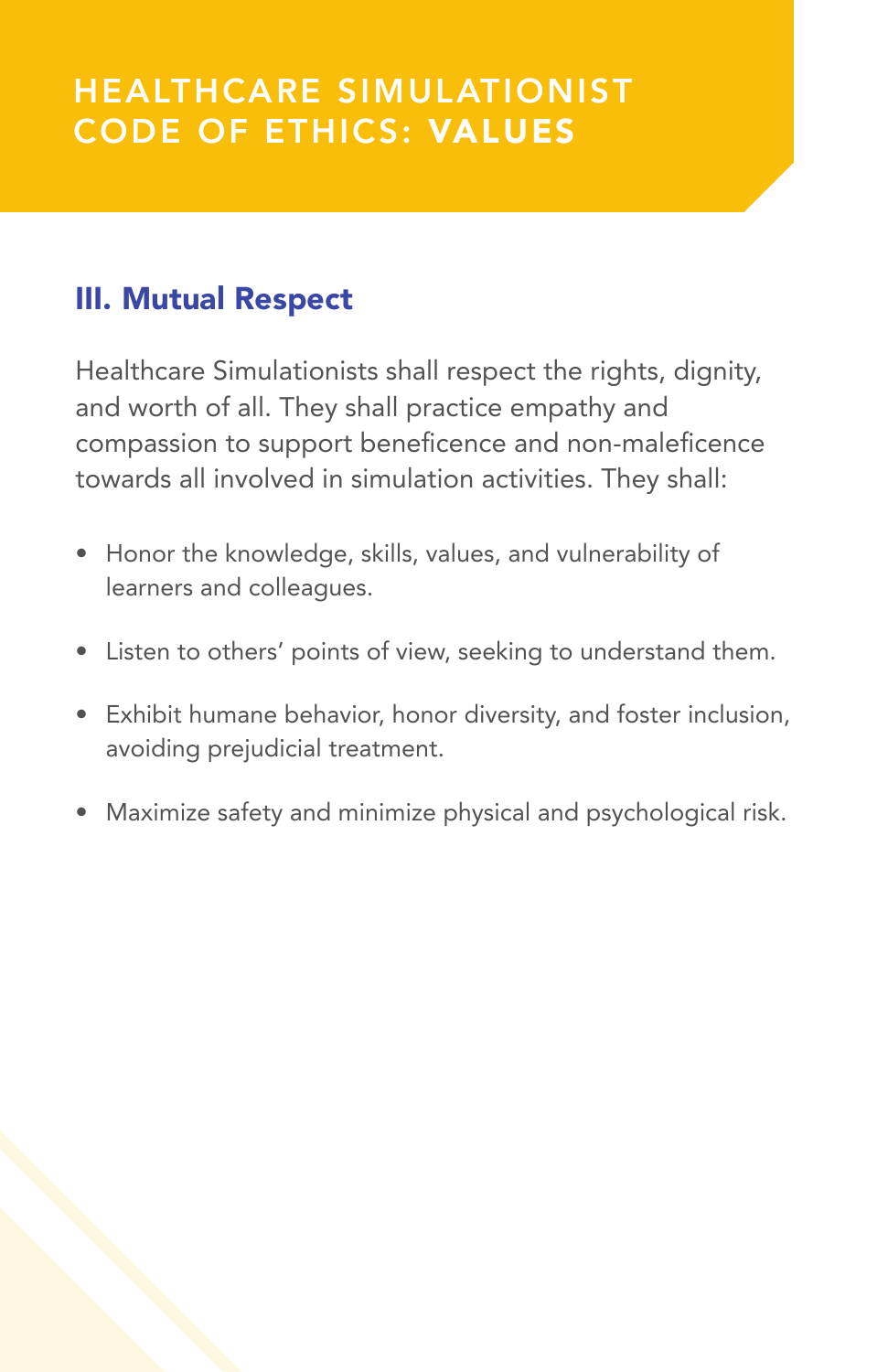## IV. Professionalism

Healthcare Simulationists shall conduct themselves in a manner that upholds the professional standards inherent in healthcare simulation. They shall:

- Demonstrate professional competence and attitudes.
- Exhibit continuous personal and professional development.
- Encourage and develop colleagues and new entrants to the healthcare simulation profession.
- Cultivate opportunities for the advancement of the healthcare simulation profession.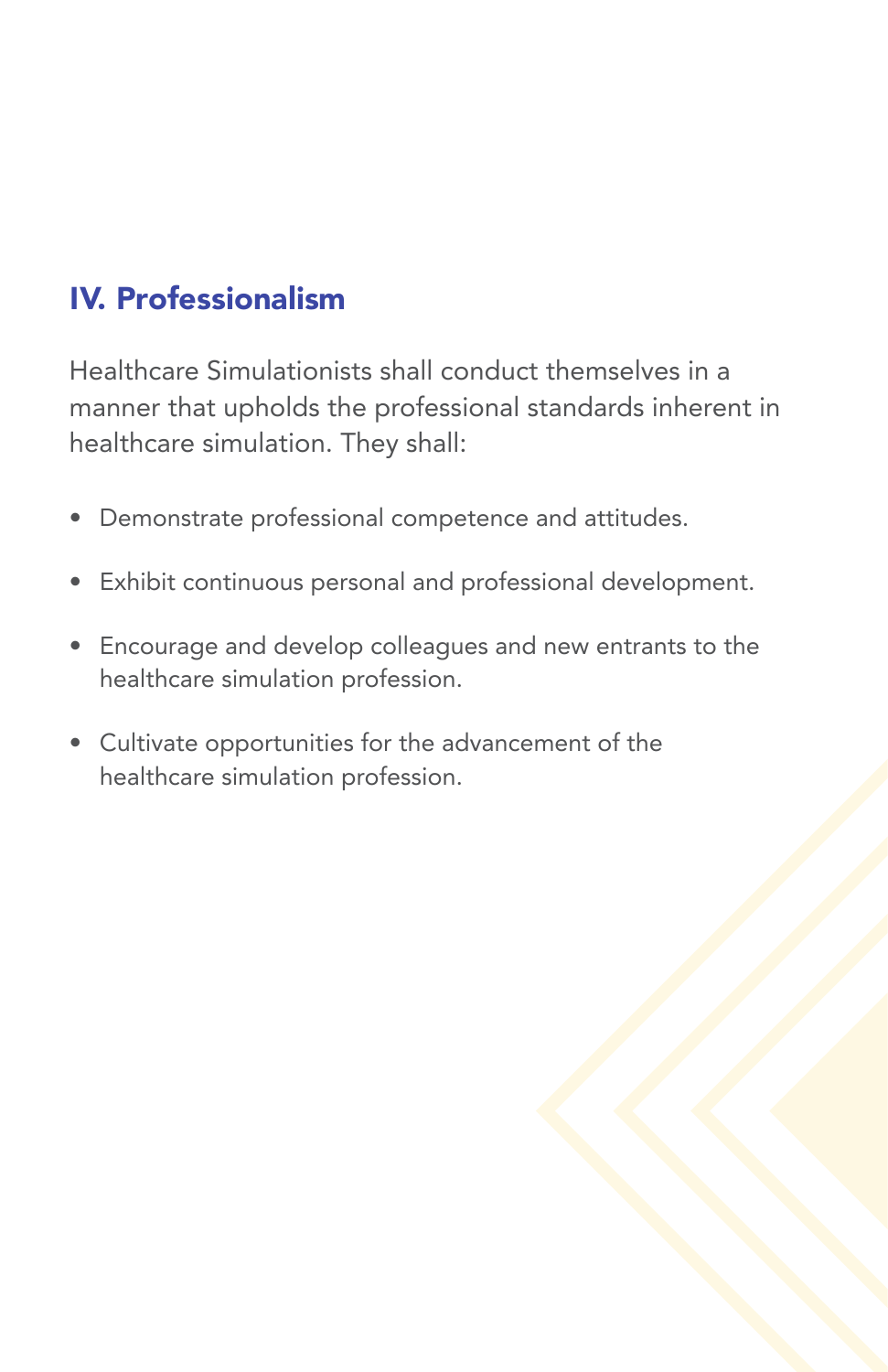# V. Accountability

Healthcare Simulationists shall be accountable for their decisions and actions in fulfilling their duties and responsibilities. They shall:

- Continuously seek, reflect on, and incorporate feedback.
- Submit themselves to professional review as required.
- Be role models of ethical behavior.
- Exhibit professional conduct that is a credit to the healthcare simulation community, employer, and self.
- Identify and notify relevant parties of unsafe, unethical, or unprofessional behaviors.
- Design and use simulations in a way that wisely uses available resources.
- Maintain vigilance regarding not only desired outcomes, but also potential unintended consequences of the simulation activity.

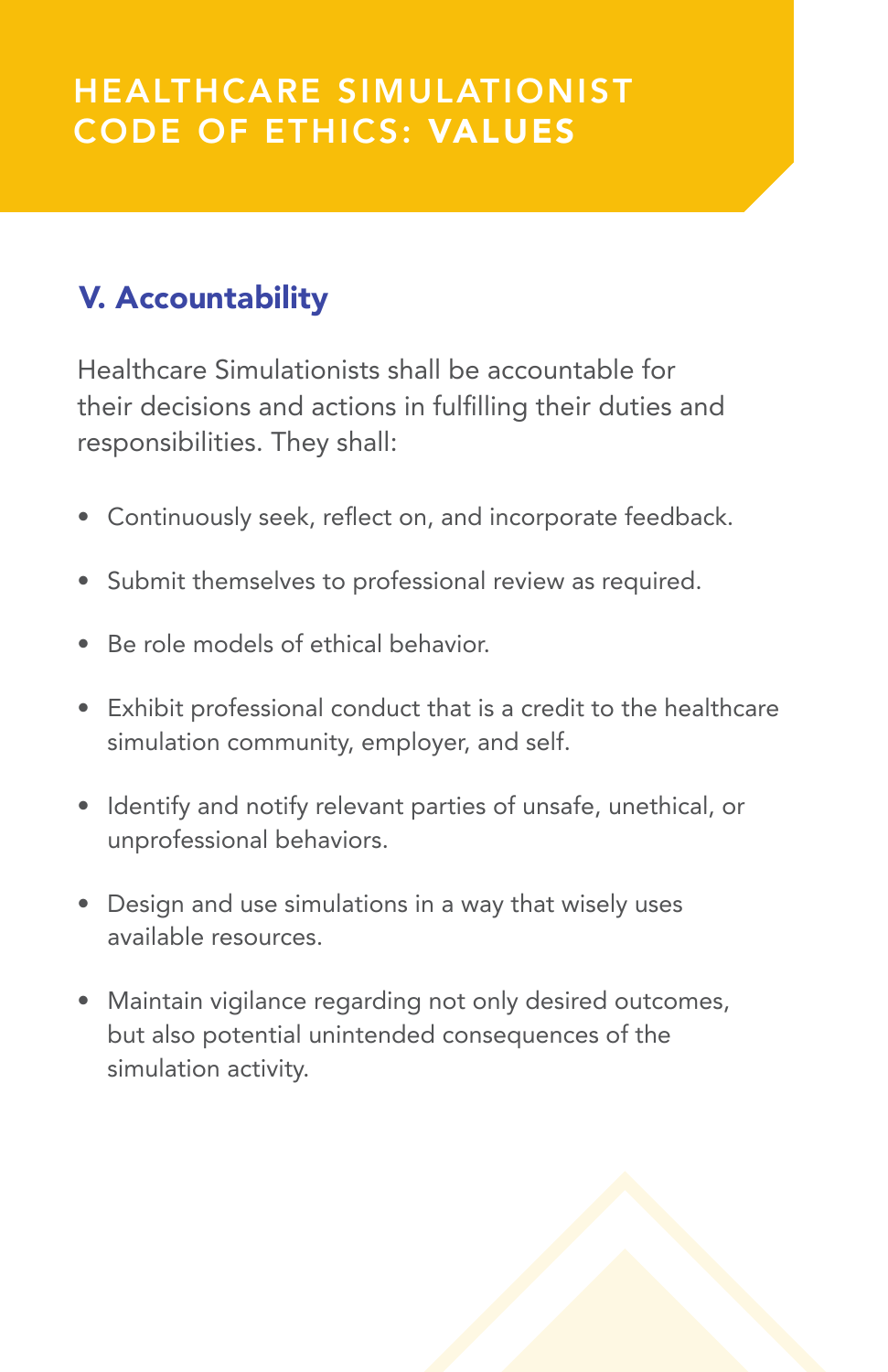### VI. Results Orientation

Healthcare Simulationists shall serve to support activities that enhance the quality of the profession and healthcare systems. Outcomes are inclusive of all parts of the process of healthcare simulation and are not exclusive to a final product. They shall:

- Assure the reliable and credible use of healthcare simulation, in line with acknowledged standards of practice.
- Engage in continuous quality improvement.
- Create and measure impact across the range of achievable outcomes, including the practice of simulation, human performance, systems improvement, and direct patient results.
- Incorporate and embed the Code of Ethics throughout healthcare simulation and organizational culture.
- Use the Code of Ethics to inform ethical practices in relevant fields.
- Advance public knowledge about healthcare simulation by promoting access and sharing knowledge and experience.